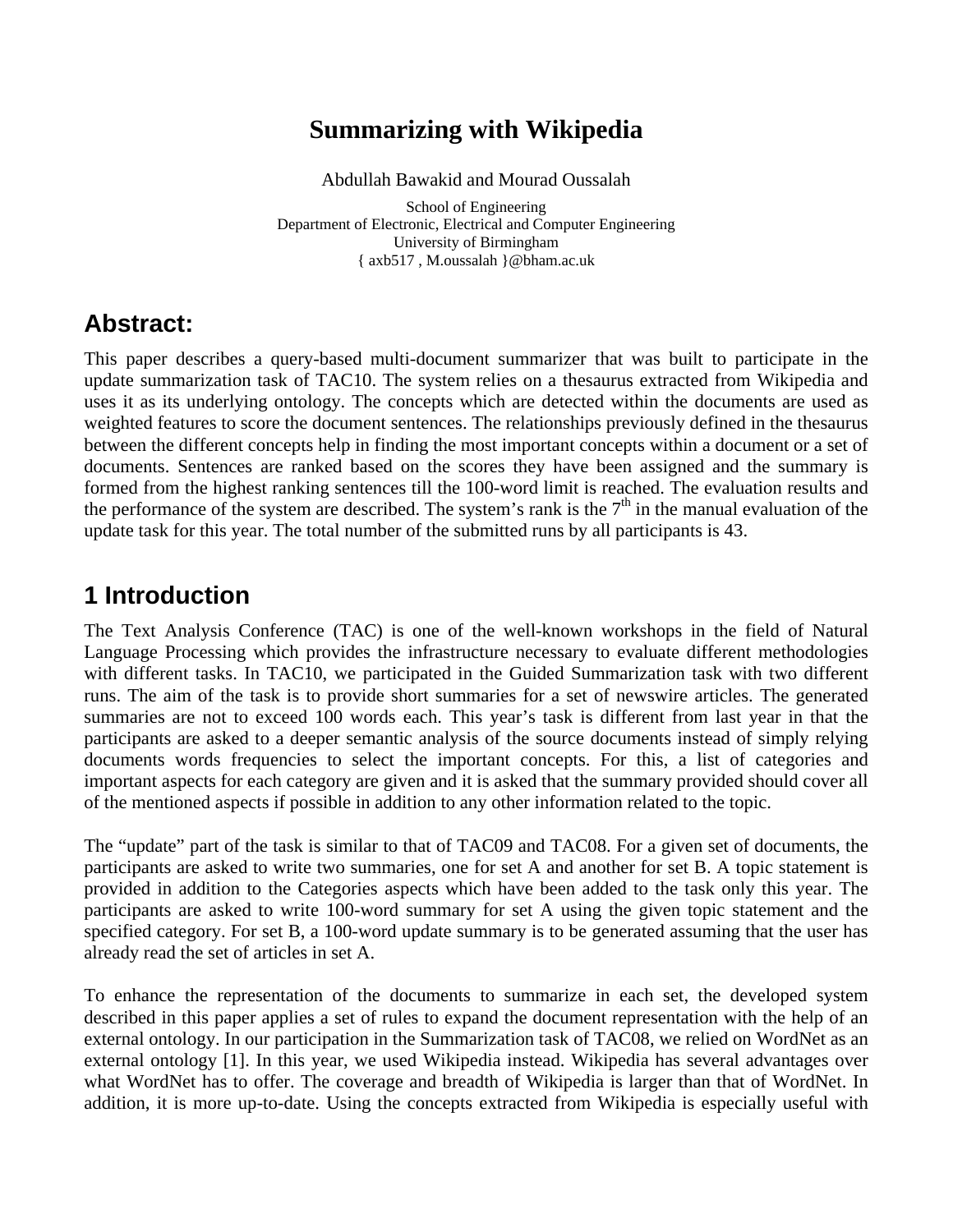short topic statements provided in the task for each set. Also, they are used to detect the most dominant concepts within a document and the inter-connection between these dominant concepts within a document set and the given topic.

In our system, we use the Wikipedia ontology to build a thesaurus containing a list of Wikipedia's concepts. To determine the relationship between all of the extracted concepts from Wikipedia, we used the internal links, categories structure and other rules. These concepts are used to aid in extracting the dominant concepts within each document and documents set, and the association strength of the extracted concepts. The ontology we used along with a description of how it was built was reported in our earlier work[2].

The rest of this paper is structured as follows: an overview of the related work followed by a description of how the concepts ontology was built and extracted from Wikipedia. Then, we describe our system and how it was applied to this year's task. Next, we present the evaluation results and discusses the rank, the strength and the limitations of our system. Finally, the paper is concluded with a potential future work.

## **2 System Overview**

The system developed for the summarization task is extractive. Each sentence is assigned a score signifying its importance based on its extracted features. The summary is then generated for sets A by ranking the sentences based on their assigned scores in a descending order and choosing the top n sentences till the maximum word-limit is reached. The stages involved for creating summaries are summarized in the following subsections:

### **2.1 Preprocessing**

The first stage in the framework is to preprocess all fed documents by cleaning them and then parsing them to extract the text and topics and then tokenizing the terms and splitting the sentences. The stop words are then removed.

### **3.2 Identifying the concepts**

Two methods have been utilized to detect concepts by employing the built Wikipedia-thesaurus and its extracted features. First one is through an exact match measure where explicitly mentioned concepts within each sentence are detected. A concept having multiple spellings for a concept and synonyms should still be detected by the system as a single concept. This is due to the integration of redirect links within the thesaurus and the mapping algorithm that associates sentences with the concepts they contain. As for ambiguous terms and concepts, the system implements the Weighted Strong Links method that was described in [2].

In the second method we examine each term within a sentence and replace it with its concepts vector is through the term-concepts table. The concepts vector has a weight associated to each concept signifying its relatedness with the term. After generating a concepts vector for each term, we group all concepts vectors within a sentence by summing the scores of the individual concepts that are repeated. This in effect applies word sense disambiguation as relevant concepts are boosted and given a higher score in the merged concepts vector. For example, the concept "Fox" has two meanings: "Fox (Animal)" and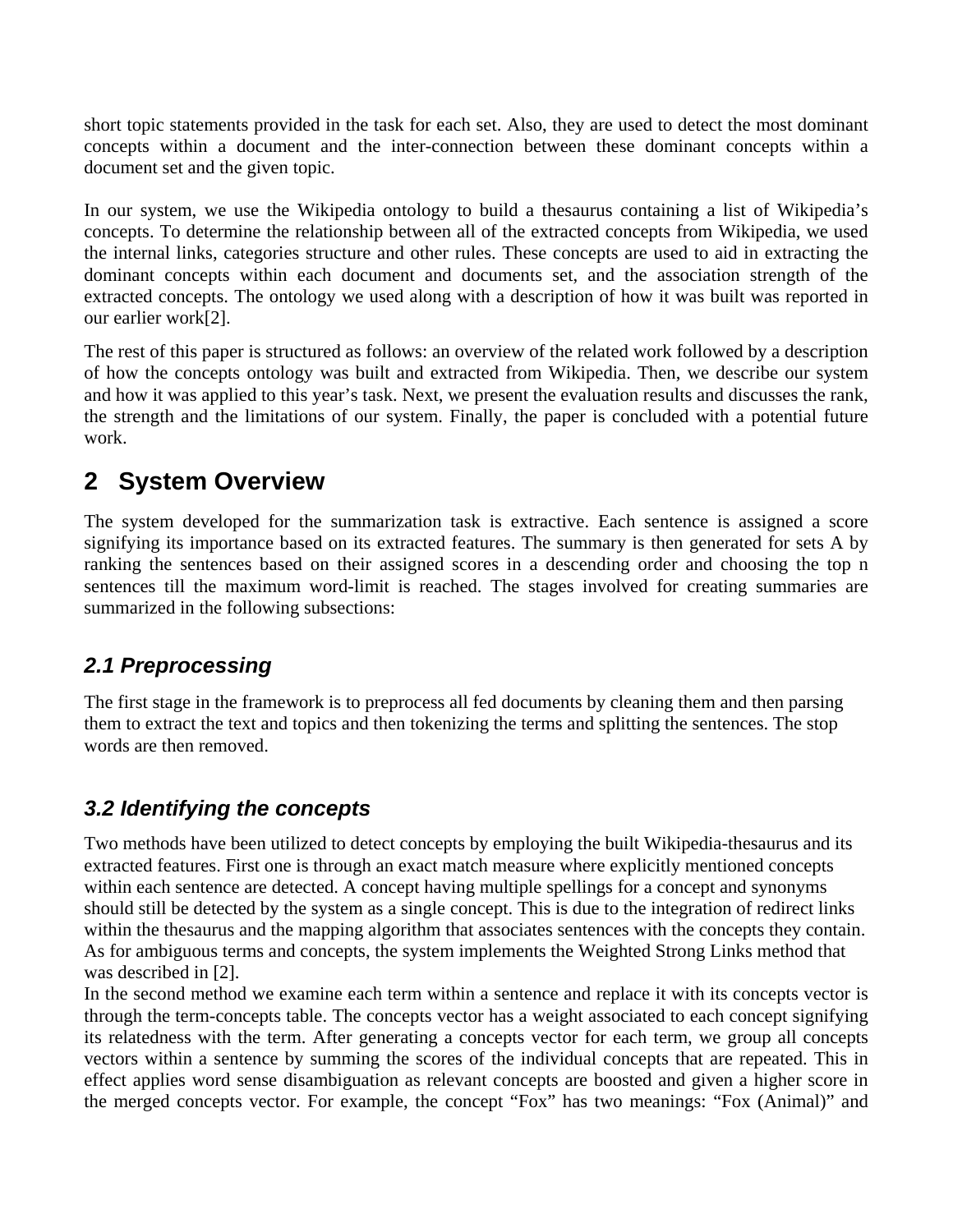"Fox (Broadcasting company)". Similarly, the concept "Dog" is associated with "Mammals". In the sentence "A fox attacked a dog", the meaning "Fox (Animal)" is boosted.

#### **3.3 Feature Selection**

Each sentence is tagged with several features. These features are used to compute a score determining the sentence importance.

**Overlap with the Topic:** In our system, we consider the overlap between each sentence and the topic of its document set. We take into account both the concepts overlap and the terms overlap when assigning a score to each sentence. Synonyms and concepts with alternative spellings are considered as a single concept in our system with the help of the Wikipedia thesaurus and the custom matcher.

**Concepts Dominance:** The explicitly mentioned concepts within a document set which are most frequent and the topic concepts are considered to be the most important. When computing a score for each sentence based on this feature, we consider how pertinent the sentence concepts to the important concepts with the document set. We use the relevancy degrees between the concepts which are precomputed in the Wikipedia thesaurus for achieving this task.

**Sentence Position:** The system assumes that sentences appearing at the top and bottom of a document have more chances of being important than the rest. Therefore, sentences appearing in the top 20% and the bottom 20% portion of a document are given position scores 50% larger than the others.

#### **3.4 Measuring the Relatedness and Similarity between Sentences**

Each sentence would have a vector of the concepts detected in it using the exact match method. In addition, it would have another vector of concepts generated from merging its individual terms concepts as extracted from the term-concepts table. When evaluating two sentences, we consider both vectors to compute the similarity and relatedness between them. The semantic relatedness is computed by the following formula:

$$
Srel(Sent1, Sent2) = \frac{rel(A, B)}{PairsCounter}
$$

Where Sent1 and Sent2 refer to Sentence1 and Sentence2 respectively, A is the concepts set in Sentence1, B is the concepts set in Sentence2, and PairsCounter is the number of concepts pairs compared. This formula can be applied to both vectors individual.

#### **3.5 Summary Generation**

Knowing what features to use in the system, it is possible to assign a score for each feature in each sentence. A sentence score comprises of its Topics scores, the relevancy of these Topics with the dominant ones, the overlap between the sentence and the rest of the sentences in a document, and the position of a sentence in the document. After scoring all sentences, the summary is formed by ranking the sentences in a descending order based on their scores, and adding the sentences one by one to the summary till the 100-word limit is reached.